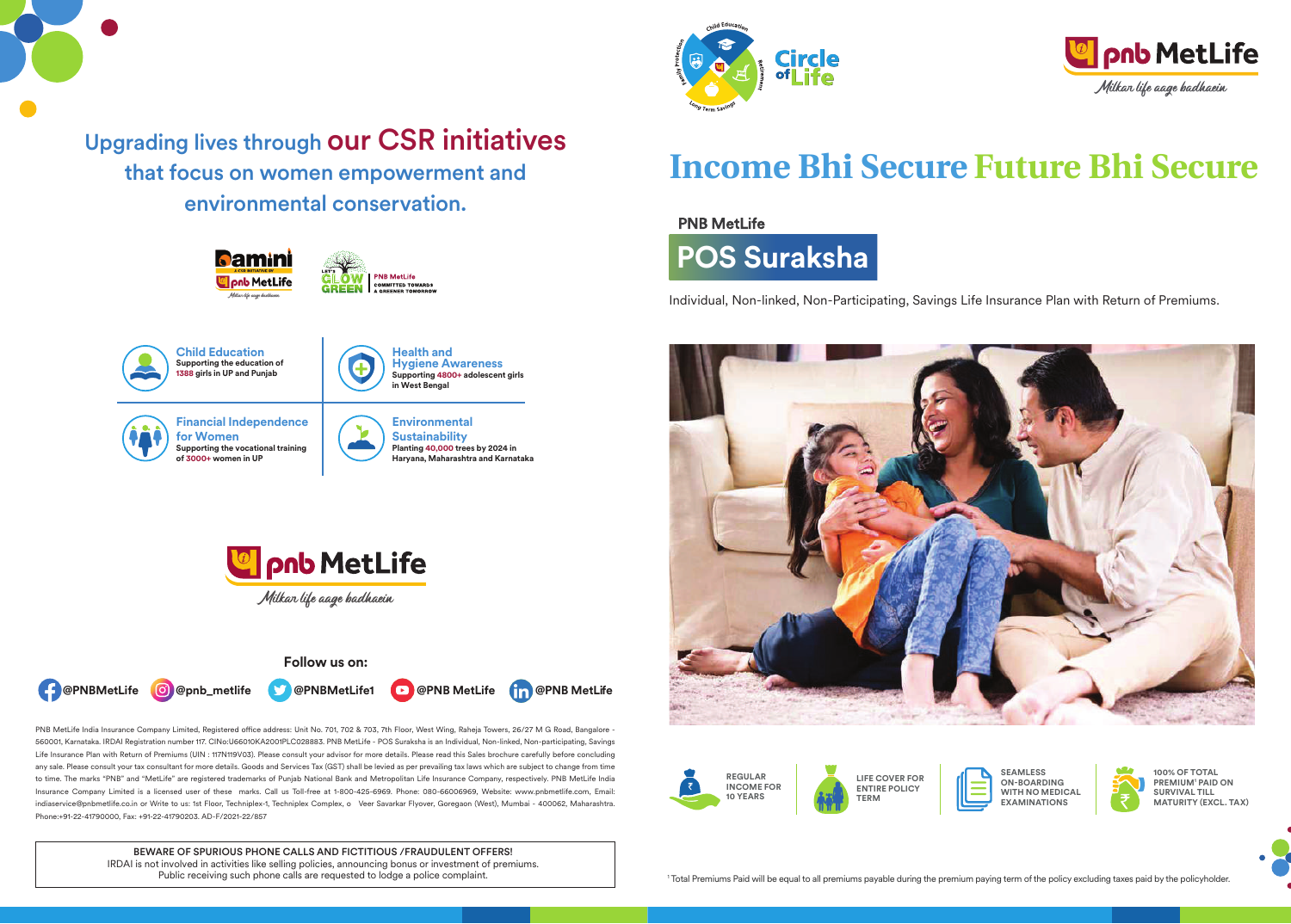#### **PNB MetLife**



#### **Individual, Non-linked, Non-Participating, Savings Life Insurance Plan with Return of Premiums**

Securing your family's future is a priority for you. We make it a point to secure your priorities – in a convenient manner.

Presenting PNB MetLife – POS Suraksha – a life insurance plan that is hassle free and ensures peace of mind with regular monthly income for your family, in case of your untimely demise. It also provides Return of all Premiums on survival till maturity.

# **WITH PNB METLIFE – POS SURAKSHA**



- Get 100% of Total Premiums Paid<sup>1</sup> on survival, till Maturity
- Choose to pay premiums for 5 years with a 10 year policy term, for 10 years with policy terms 10 / 15 years or for 15 years with policy term of 15 years
- Enjoy the simple onboarding process

# **KEY BENEFITS**

- Simple to understand: All your benefits are guaranteed and explained upfront
- Protection: Get life cover for the entire policy term
- Easy Enrolment: Hassle free enrolment with no medicals
- Guaranteed Payout: 100% of Total Premiums Paid<sup>1</sup> at the end of the policy term
- Flexibility:
	- o Select premium paying term of 5 years with a 10 year policy term, for 10 years premium paying term with policy terms 10 / 15 years or 15 years premium paying term with policy term of 15 years
	- o Opt for either lump sum or regular monthly income as death benefit
- Tax benefits: Avail tax benefits on premiums' paid and benefits received, as per prevailing tax

laws

1 Total Premiums Paid will be equal to all premiums payable during the premium paying term of the policy excluding taxes paid by the policyholder.

# **HOW DOES THE PLAN WORK?**

Ramesh, aged 35 years, opts for "PNB MetLife – POS Suraksha" and opts for a Basic Sum Assured of ₹3,00,000 with an Annual Premium of ₹4,401 (excl. taxes) for Premium Paying Term of 10 years and a Policy Term of 15 years and he selects monthly income option as death benefit to support his family every month in his absence.

# **SCENARIO 1**

• If Ramesh survives till Maturity, he receives the Sum Assured on Maturity which is equal to 100% of Total Premiums Paid<sup>1</sup> i.e. ₹44,010



# **SCENARIO 2**

• In case of unfortunate demise of Ramesh in the 8<sup>th</sup> policy year, his nominee will receive the Death Benefit as regular Monthly Income for 120 months (opted by Ramesh at inception).



For illustration purposes only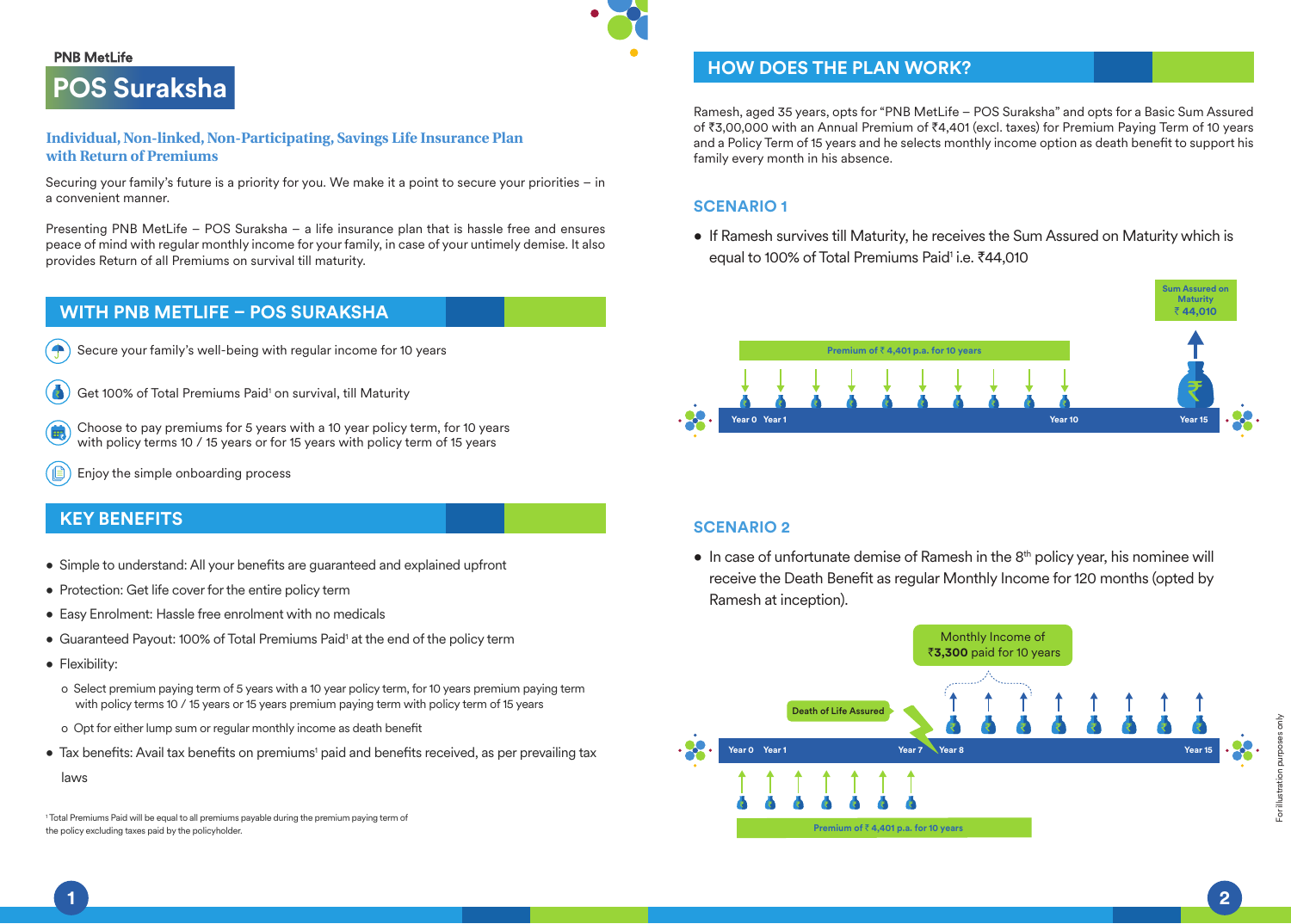| Death Benefit         | <b>Benefit in details</b>                                | <b>Sum Assured</b> | <b>Monthly Income</b> | <b>Total Benefit</b> |
|-----------------------|----------------------------------------------------------|--------------------|-----------------------|----------------------|
| <b>Option</b>         |                                                          | on Death (Rs.)     | payable (Rs.)         | amount (Rs.)         |
| <b>Monthly Income</b> | Monthly Income amount = 1.10%<br>of Sum Assured on Death | 3.00.000           | 3.300                 | 3,96,000             |

# **PLAN AT A GLANCE**

|                                                 | <b>Premium Paying</b><br><b>Term</b>           | <b>Policy Term</b> |  | Minimum age                 |                                     | <b>Maximum</b> age              |
|-------------------------------------------------|------------------------------------------------|--------------------|--|-----------------------------|-------------------------------------|---------------------------------|
|                                                 | 5                                              | 10                 |  |                             |                                     | 55                              |
| Age <sup>2</sup> at entry (Years)               | 10                                             | 10                 |  | 18                          |                                     |                                 |
|                                                 | 10                                             | 15                 |  |                             |                                     | 50                              |
|                                                 | 15                                             | 15                 |  |                             |                                     |                                 |
| Maximum age <sup>2</sup><br>at maturity (Years) | 65                                             |                    |  |                             |                                     |                                 |
| <b>Premium</b><br><b>Paying Term (Years)</b>    | 5/10/15                                        |                    |  |                             |                                     |                                 |
|                                                 | <b>Premium Paying Term (Years)</b>             |                    |  |                             | <b>Policy Term (Years)</b>          |                                 |
| <b>Policy Term (Years)</b>                      | 5<br>10                                        |                    |  | 10<br>10                    |                                     |                                 |
|                                                 | 10                                             |                    |  |                             | 15                                  |                                 |
|                                                 |                                                | 15                 |  |                             | 15                                  |                                 |
|                                                 | <b>Premium</b><br><b>Paying Term</b>           | <b>Policy Term</b> |  | <b>Annual</b><br>Mode (Rs.) | <b>Half-Yearly</b><br>Mode $(Rs.)3$ | <b>Monthly</b><br>Mode $(Rs.)3$ |
| <b>Minimum Installment</b>                      | 5                                              | 10                 |  | 3,500                       | 1,796                               | 310                             |
| <b>Premium (Rs.)</b>                            | 10                                             | 10                 |  | 3,000                       | 1,539                               | 266                             |
| (Exclusive of taxes)                            | 10                                             | 15                 |  |                             |                                     |                                 |
|                                                 | 15                                             | 15                 |  | 2,000                       | 1,026                               | 177                             |
| <b>Maximum Premium (Rs.)</b>                    | As per maximum Basic Sum Assured of ₹25,00,000 |                    |  |                             |                                     |                                 |
| <b>Minimum Basic Sum Assured (Rs.)</b>          | ₹50,000                                        |                    |  |                             |                                     |                                 |
| <b>Maximum Basic Sum Assured (Rs.)</b>          | ₹25,00,000 (in multiples of 50,000)            |                    |  |                             |                                     |                                 |
| <b>Premium Payment modes</b>                    | Yearly / Half-yearly / Monthly <sup>6</sup>    |                    |  |                             |                                     |                                 |
| <b>Income Payout Period</b>                     | 120 months (10 years)                          |                    |  |                             |                                     |                                 |
|                                                 |                                                |                    |  |                             |                                     |                                 |

<sup>2</sup> All reference to age are as on age last birthday

6The Premium for Premium Payment modes (other than Annual) are calculated by multiplying the Annualised Premium by the applicable Modal Factors

# **BENEFITS IN DETAILS**

#### **MATURITY BENEFIT**

On survival of the Life Assured till the Maturity Date, provided that the Policy is In-force status and all due installment premiums have been received in full by us, the Sum Assured on Maturity will be payable. Where, the Sum Assured on Maturity is the absolute amount of benefit guaranteed to be paid on Maturity and the amount payable will be 100% of the Total Premiums Paid<sup>1</sup>.

The policy will terminate on payment of the Maturity Benefit amount.

#### **DEATH BENEFIT**

In the event of the unfortunate death of the Life Assured during the policy term provided that the policy is In-force status and all due installment premiums have been received by us in full as on the date of death, Sum Assured on Death will be payable. Where Sum Assured on Death is the highest of:

- 10 times of the Annualized Premium
- Basic Sum Assured which is the absolute amount assured to be paid on death
- 105% of the Total Premiums Paid as on the date of the Life Assured's death

1 Total Premiums Paid will be equal to all premiums payable during the premium paying term of the policy excluding taxes paid by the policyholder.

#### **DEATH BENEFIT OPTION:**

On death of Life Assured, the Company shall pay Death Benefit to the Nominee as Lump sum or level monthly instalments based on the option chosen by the Life Assured at the time of inception of policy. Once the option is chosen at inception, it cannot be changed during the policy term by the policyholder or the nominee (in an event of claim).

#### **LUMP SUM OPTION:**

If the Schedule specifies that the Lump Sum Option is in force, the Sum Assured on Death shall be paid in one lump sum

#### **LEVEL MONTHLY INCOME OPTION:**

If level monthly income option is chosen by the Life Assured, the Company shall pay death benefit as level monthly income over 120 months, where monthly income factor is 1.10%. The first payment is made at the end of one month from the date of death of Life Assured.

The level Monthly Income shall be Monthly Income Factor \* Sum Assured on Death, where Monthly Income Factor ^ is derived as 132% divided by income payout period i.e. 120 months.

The Company will not be liable to pay Sum Assured on Death if the death occurs during a waiting period for reasons other than accident.

^ The factor of 132% is the total income payable over the 120 months (i.e. income payout period), which is calculated by multiplying income payout period (120 months) with the monthly income factor of 1.10% i.e. 120\* 1.10% =132%.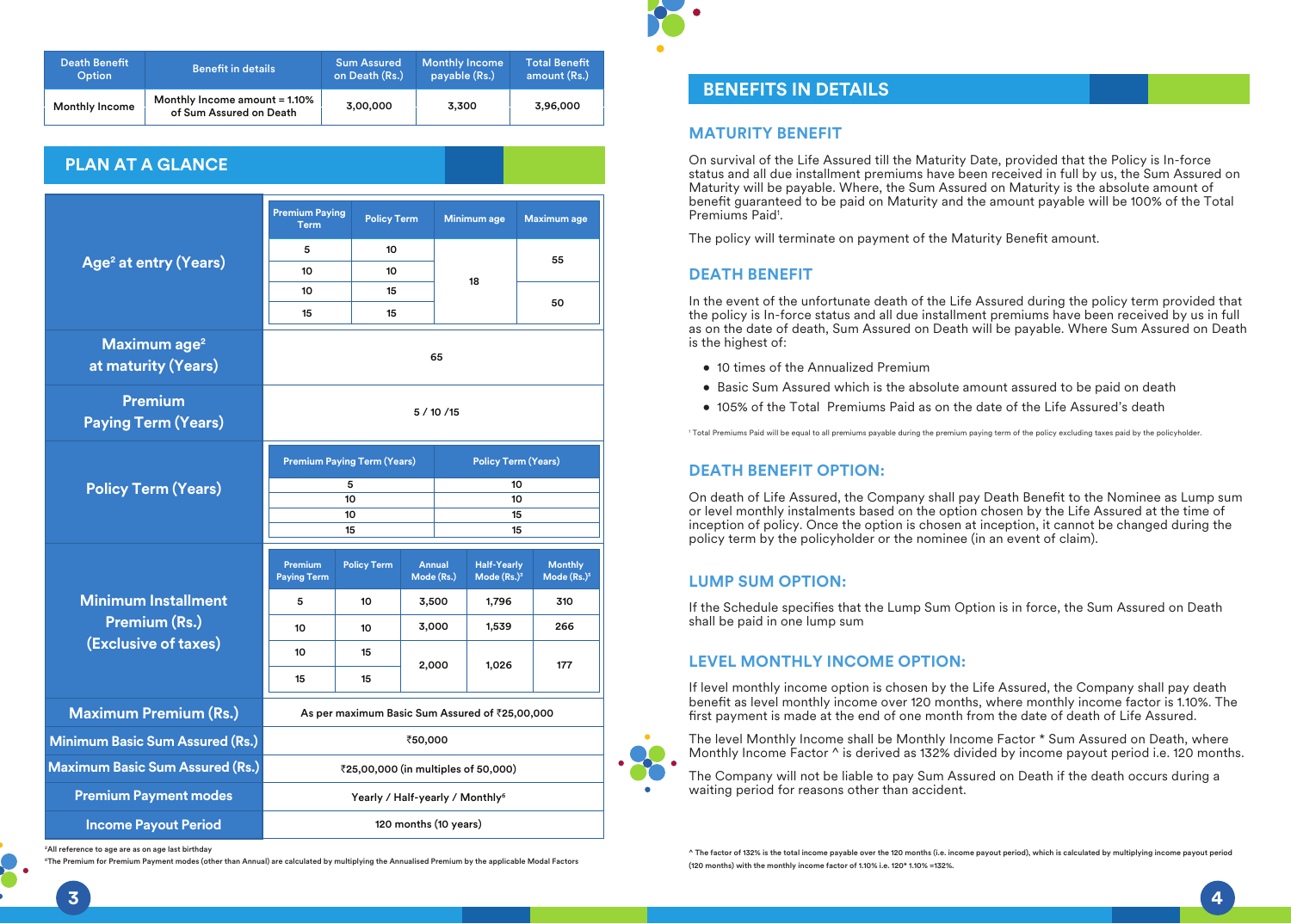## **FOR EXAMPLE:**

Where Sum Assured on Death is  $\overline{3,00,000}$ , the Level Monthly income amount payable will be  $\overline{3}3,300$ .

Monthly Income is calculated as 1.10%  $*$  3,00,000 = ₹3,300 (Total income paid over 120 months to the nominee will be  $\overline{3,96,000}$ 

The policy will terminate with the payment of death claim amount.

# **OTHER FEATURES**

#### **FLEXIBLE PREMIUM PAYMENT MODES AND MODAL FACTORS**

You may choose to pay premiums by Yearly, Half-yearly or Monthly<sup>4</sup> mode subject to the minimum Annualized Premium under each mode.

Factors on premium other than yearly mode will be applicable as per the table below:

| <b>PREMIUM PAYING MODE</b> | <b>MODAL FACTORS</b> |
|----------------------------|----------------------|
| Half-yearly                | 0.5131               |
| Monthly                    | 0.0886               |

Alteration between different modes of premium payment is allowed only at any Policy Anniversary on request. 4 Only via Electronic Clearing System (ECS) / Automated Clearing House (ACH)

## **HIGH SUM ASSURED DISCOUNT**

High sum assured discount rates are given as per the table below:

Tabular discount rate varies with Basic Sum Assured and Premium Paying Term and is given below:

|                                | <b>PREMIUM PAYING TERM</b> |         |  |
|--------------------------------|----------------------------|---------|--|
| <b>BASIC SUM ASSURED (RS.)</b> | 5                          | 10 & 15 |  |
| 3,00,000 - 5,00,000            | 3.5                        | 1.5     |  |
| 5,50,000 and above             | 6.0                        | 3.0     |  |

## **GRACE PERIOD**

If installment premiums are not paid on their due dates, a grace period of 30 days (15 days for monthly mode) from the due date of unpaid premium will be allowed for payment of premium without interest. During the grace period the policy shall continue to be in force for all the insured events.

## **PREMIUM DISCONTINUANCE**

#### **• Policy in Lapse status**

If the installment premiums for first two Policy are paid, the Policy shall acquire a surrender value.

If you discontinue the payment of premiums before your policy has acquired a Surrender Value, your Policy will lapse at the end of the grace period and the Death Benefit, will cease immediately and automatically and no benefits will be paid when the Policy is in lapsed status.

You can revive your lapsed policy for its full coverage within five years from the due date of the first unpaid installment premium, by paying all outstanding premiums with the interest, as applicable. The Company may change this interest rate from time to time.

## **• Policy in Paid-Up / Reduced Paid-Up Status**

If the policy has acquired a surrender value and no future installment premiums are paid, the policy shall continue as a Paid-Up policy with reduced benefits or you shall have the option to surrender the policy.

If the policy is in Paid-up status the reduced benefits are payable as given below:

| <b>BENEFITS</b>         | <b>PAYOUT</b>                                                                                                                                                                    |
|-------------------------|----------------------------------------------------------------------------------------------------------------------------------------------------------------------------------|
| Death Benefit           | Sum Assured on Death x (Number of Installment Premiums<br>paid / Number of Installment Premiums payable during the<br>Premium Payment Term).                                     |
|                         | At any point in time the minimum death benefit shall be 105%<br>of all premiums paid as on date of death.                                                                        |
| <b>Maturity Benefit</b> | Paid-Up Sum Assured on Maturity is the absolute amount of<br>benefit guaranteed to be paid on maturity, which is 100% of<br>Total Premiums Paid till the policy becomes paid-up. |
|                         | The Total Premiums Paid are the premiums excluding taxes.                                                                                                                        |

## **SURRENDER VALUE**

If all due premiums have been paid for at least 2 full policy years the policy would acquire a Surrender Value. The Surrender Value is equal to maximum of Guaranteed Surrender Value and Special Surrender Value.

**Guaranteed Surrender Value (GSV)** = GSV Factor multiplied by Total Instalment Premiums paid.

The Total Premiums Paid considered in calculation of GSV are Premiums excluding taxes, if any.

#### **Special Surrender Value (SSV)**

SSV is calculated as Paid-up Sum Assured on Maturity x SSV Factor

SSV factor is calculated as v<sup>o</sup>n valued at 8.5% p.a., where 'n' is the outstanding term to maturity from the date of surrender.

The policy will be terminated on payment of surrender amount.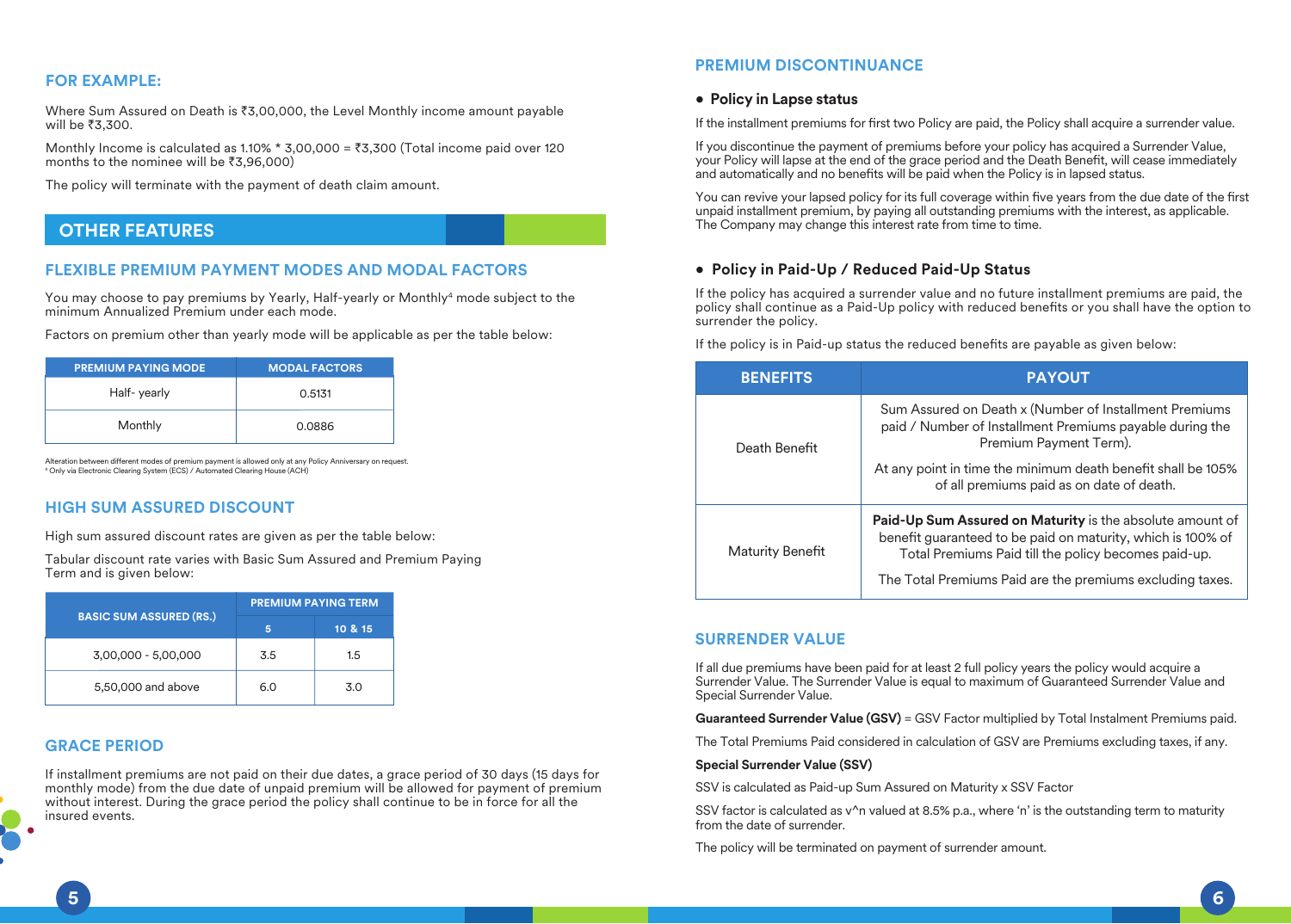

## **REVIVAL**

A Policy which has Lapsed or is in Paid-up Status may be revived during the Revival Period and before the Maturity Date by paying all the outstanding Installment Premiums in full with interest at the rate specified by Us from time to time. Revival of the Policy is subject to Our Board approved underlying policy.

Please contact us to find out the rate of interest applicable. The current rate of interest applicable is 8% p.a. We may change this rate from time to time. We will obtain the prior approval of the IRDA of India for any changes to the underlying formula for calculating the rate of interest applicable.

A Policy that has been Surrendered cannot be revived.

# **TERMINATION**

The Policy will terminate on the occurrence of the earliest of the following:

- The Date on which the Surrender Value is paid.
- At the expiry of the Revival Period, if the Lapsed Policy has not been revived and provided the Policy is not in Paid-Up Status
- The death of the Life Assured
- The Maturity Date
- On Free Look Cancellation

# **TERMS & CONDITIONS**

#### **FREE LOOK PERIOD**

Please go through the terms and conditions of your Policy very carefully. If you have any objections to the terms and conditions of your Policy, you may return the Policy for cancellation by giving a signed written notice to us within 15 days (30 days in case the Policy is sold to You through distance marketing) from the date of receiving your Policy and you will be entitled to a refund of the installment premiums paid, subject to a deduction of proportionate risk premium for the period of cover and stamp duty charges.

## **TAX BENEFITS**

Tax benefits under this plan are available as per the provisions and conditions of the Income Tax Act, 1961 and are subject to any changes made in the tax laws in future. Please consult your tax advisor for advice on the availability of tax benefits for the premiums paid and proceeds received under the policy.

#### **SUICIDE EXCLUSIONS**

In case of death of the Life Assured due to suicide within 12 months from the date commencement of risk coverage under the policy or from the date of revival of the policy, the Nominee will be entitled to receive at least 80% of the Total Premiums Paid till the date of the death or the Surrender Value as available on the date of death, whichever is higher, provided the Policy is in force.

## **WAITING PERIOD (NOT APPLICABLE WHERE DEATH IS DUE TO ACCIDENT)**

A Waiting Period of 90 days will be applicable from date of commencement of risk. In the event of death within and post Waiting Period, below benefit will be payable to the nominee:

| <b>OCCURRENCE OF DEATH</b> | <b>BENEFIT PAYABLE</b>                   |
|----------------------------|------------------------------------------|
| Within Waiting Period      | 100% of Total Premiums Paid <sup>1</sup> |
| Post Waiting Period        | Sum Assured on Death                     |

1 Total Premiums Paid will be equal to all premiums payable during the premium paying term of the policy excluding taxes paid by the policyholder.

## **NOMINATION**

Nomination shall be in accordance with provisions of Section 39 of the Insurance Act 1938 as amended from time to time. Nomination under this Policy is not applicable if the Policy has been effected under Section 6 of the Married Women's Property Act 1874

#### **ASSIGNMENT**

Assignment shall be in accordance with provisions of Section 38 of the Insurance Act 1938 as amended from time to time. Assignment of this Policy is not applicable if the Policy has been effected under Section 6 of the Married Women's Property Act 1874.

# **ABOUT PNB METLIFE**

PNB MetLife India Insurance Company Limited (PNB MetLife) is one of the leading life insurance companies in India. PNB MetLife has as its shareholders MetLife International Holdings LLC (MIHL), Punjab National Bank Limited (PNB), Jammu & Kashmir Bank Limited (JKB), M. Pallonji and Company Private Limited and other private investors, MIHL and PNB being the majority shareholders. PNB MetLife has been present in India since 2001.

PNB MetLife brings together the financial strength of a leading global life insurance provider, MetLife, Inc., and the credibility and reliability of PNB, one of India's oldest and leading nationalised banks. The vast distribution reach of PNB together with the global insurance expertise and product range of MetLife makes PNB MetLife a strong and trusted insurance provider. For more information, visit www.pnbmetlife.com

# **EXTRACT OF SECTION 41 OF THE INSURANCE ACT, 1938, AS AMENDED FROM TIME TO TIME STATES**

1. In accordance with Section 41 of the Insurance Act, 1938, as amended from time to time no person shall allow or offer to allow, either directly or indirectly, as an inducement to any person to take or renew or continue an insurance in respect of any kind of risk relating to lives or property in India, any rebate of the whole or part of the commission payable or any rebate of the premium shown on the policy, nor shall any person taking out or renewing or continuing a policy accept any rebate, except such rebate as may be allowed in accordance with the published prospectuses or tables of the insurer. Provided that acceptance by an insurance agent of commission in connection with a policy of life insurance taken out by himself on his own life shall not be deemed to be acceptance of a rebate of premium within the meaning of this sub section if at the time of such acceptance the insurance agent satisfies the prescribed conditions establishing that he is a bona fide insurance agent employed by the insurer.